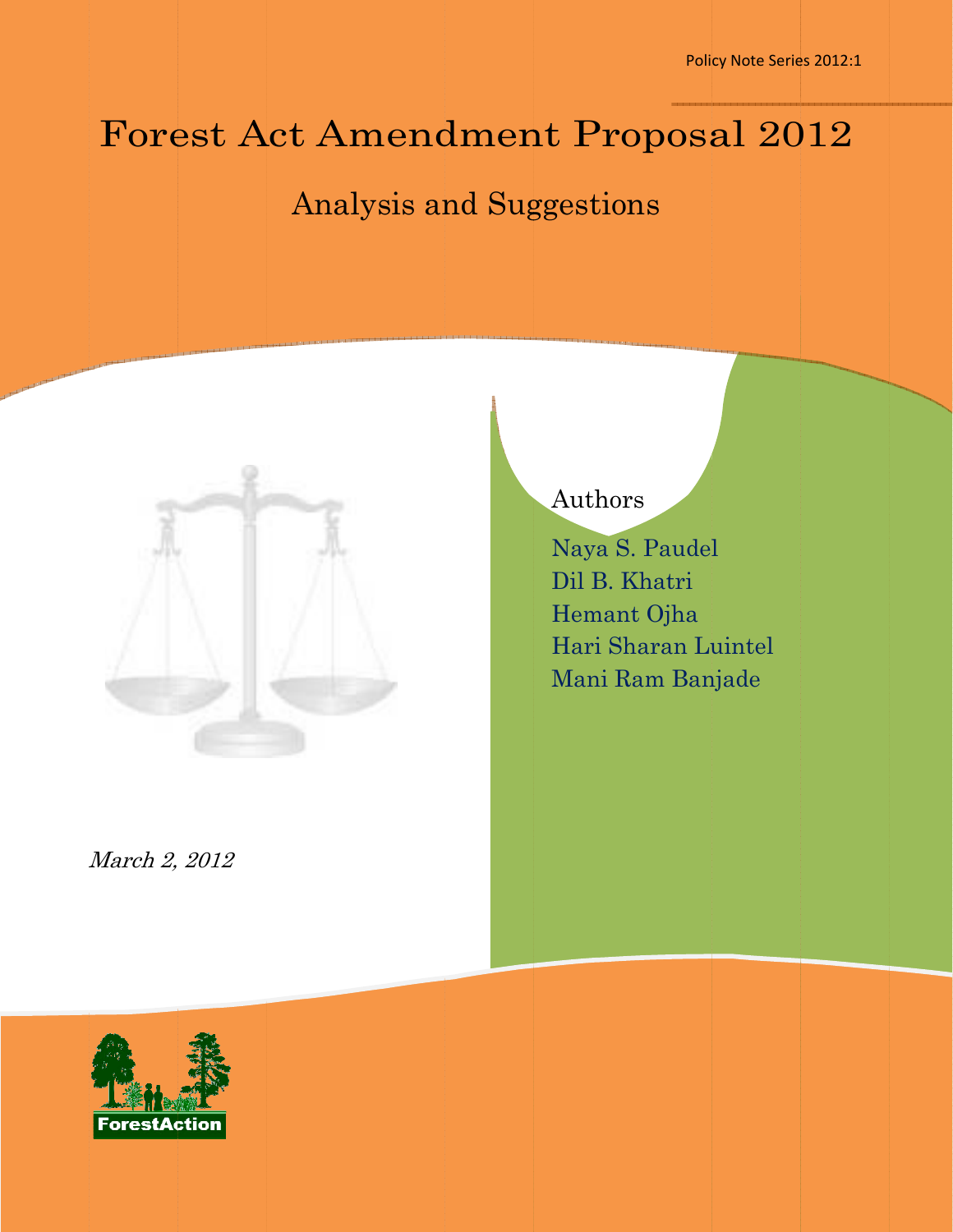# **Forest Act Amendment Proposal 2012: Analysis and Suggestions**

Naya Sharma Paudel, Dil B. Khatri, Hemant Ojha, Hari S. Luintel and Mani R. Banjade<sup>1</sup>

#### **Abstract**

*This paper examines the government's new proposal to amend Forest Act 1993 that seeks to redefine community rights and*  reassert government control in the management of community forests. We analyse the content of the amendment proposal as well *as the reasons given for enacting such changes. Drawing on the experience of community forestry in Nepal, as well as widely accepted principles of community based natural resource management, we assess the assumptions behind the proposed amendment and also predict potential consequences of the changes. We conclude that the proposed changes curtail rights given to the community under community forestry, reduce the autonomy of local communities and in due course negatively affect the incentive to conserve and manage community forests. The proposed increase in roles of the forest officials in community forest management will expand bureaucratic control over community processes, and cultivates upward accountability in forest management groups. The proposal takes the wrong assumption that increased techno-bureaucratic control will fix the emerging cases of over-harvesting of timber in community forests. Overall, the proposed changes are against the action verified lessons from Nepal and abroad that localised control and management of natural resources is more effective and efficient than government control. The proposal however does raise some important points that need to be considered – such as tax, timber marketing and the like, which requires more informed analysis and stakeholder debate before formulating such a legal amendment proposal. Based on good practices from Nepal and beyond, we have also proposed alternatives to address emerging challenges and move towards more democratic and fair governance of forest in Nepal.* 

#### **1. Introduction**

-

Nepal's Forest Act 1993 is the foundational law for community forestry (CF) and other similar initiatives towards participatory and community-based forest management modalities. The Act and the Forest Regulation 1995 have provided strong legal and institutional basis in which the internationally renowned community forestry has flourished over last three decades in Nepal. Today, almost a quarter of the national forests are managed by local communities through over 18000 community forestry user groups (CFUGs) covering almost 40% of the country's population.

Recently, however, the government of Nepal has sought to amend the Forest Act 1993 aiming to restrict the autonomy given to the local communities and expand government's role in forest management. The key aspects of the amendment proposal include: reducing autonomy of CFUGs, restricting CF handover, expanding government role in forest management and putting special restrictions on Churia2 forests.

The stated rationales behind such changes are to ensure sustainable and equitable forest management by addressing the illegal logging and financial mismanagement especially in Terai districts that has been widely reported these days in the media. However, the citizen networks and civil society organisations have resisted the move accusing the government for being non-transparent and exclusionary in the process of Forest Act amendment which is intended to withdraw the rights given to the CFUGs by the Forest Act 1993. Given the depth and width of the proposed changes and its potential long term consequences and the lack of democratic process, the agenda is likely to bring confrontation in the forest policy process.

In this context, ForestAction brings this critical analysis of the proposed changes and potential consequences of the Forest Act amendment proposal 2012. We also advance some proposals for democratic forest governance framework for productive, sustainable and equitable management of community forests. The analysis is focused on the proposed changes, examination of these changes against our working experiences and assessing the potential consequences of the proposed changes.

<sup>1</sup> Authors are associated with ForestAction Nepal. Corresponding author, Naya Sharma Paudel (naya@forestaction.org) 2 Churia is narrow hilly strip that lies at the foothills of the Mahabharat range in southern Nepal, extending from east to west.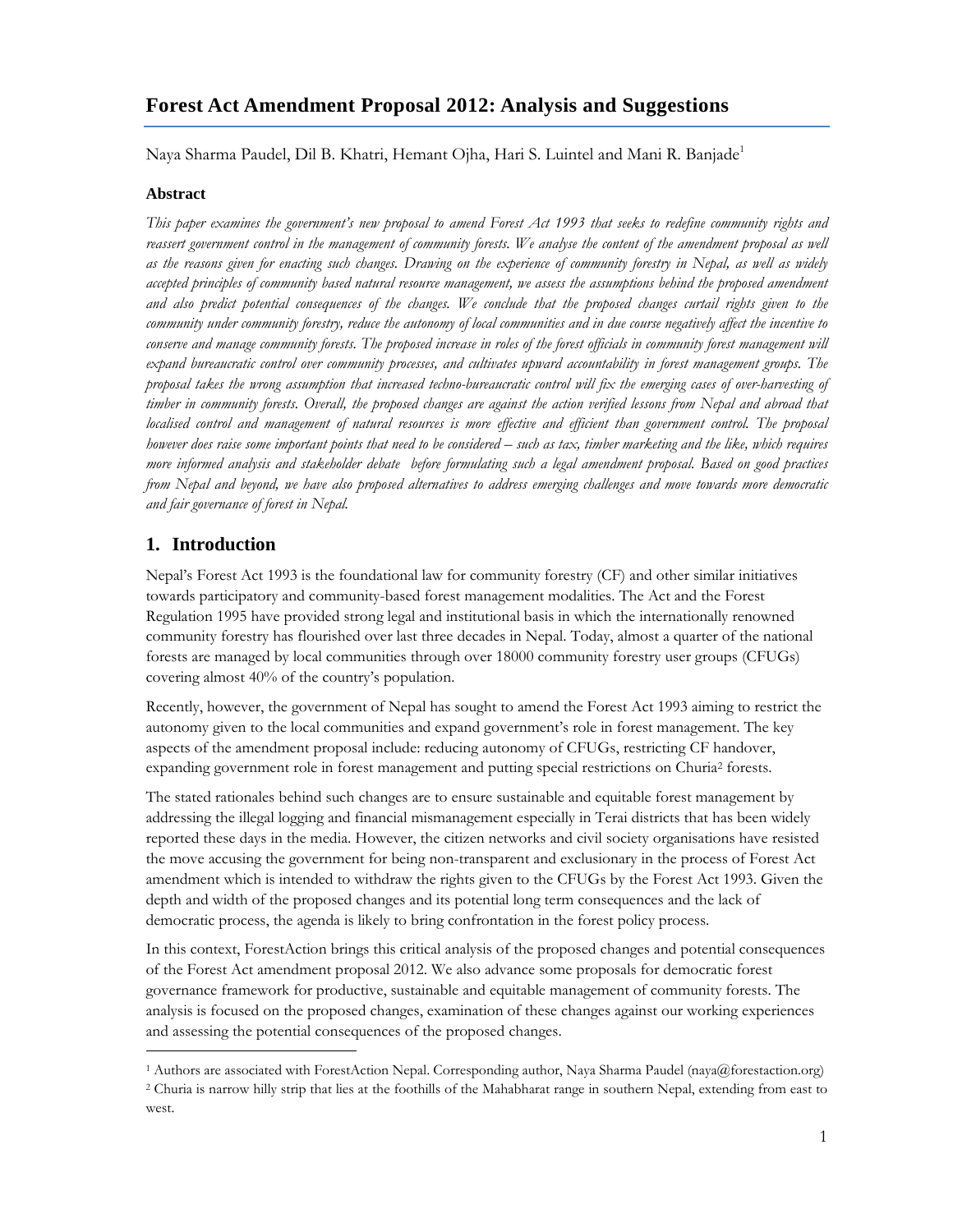## **2. Anatomy of the proposed changes**

#### **2.1 Community forestry and local autonomy**

#### *Amendment proposal*

| Proposed provisions                                                                                                                                                                                        | <b>Existing provisions</b>                                                                                                                                                                                                  |
|------------------------------------------------------------------------------------------------------------------------------------------------------------------------------------------------------------|-----------------------------------------------------------------------------------------------------------------------------------------------------------------------------------------------------------------------------|
| The District Forest Officer (DFO) would approve the<br>amended Operational Plan (OP) only if he/she thinks it would<br>enhance forest condition and does not degrade the<br>environment (Article 26:1, 2). | CFUGs can amend the OP and inform the DFO<br>about the amendment. If DFO feels that the<br>amendment will affect the condition of the forests<br>and environment, s/he can ask the CFUGs not to<br>implement the amendment. |
| DFO can take action upon CFUG based on complaints from<br>anybody (Article 27:1).                                                                                                                          | DFO can take action against CFUG based on<br>complaints from CFUG members.                                                                                                                                                  |
| DFO can withdraw the CF, but can re-handover it (Article 28)                                                                                                                                               | But DFO should handover the CF.                                                                                                                                                                                             |
| CFUGs are identified as public institution (Article 43:1).                                                                                                                                                 | No provision about CFUG as a public institution.                                                                                                                                                                            |
| DFO can instruct the CFUG based on their annual report<br>submitted to him/her. It is their duty to follow those<br>instructions.                                                                          | DFO can suggest the CFUG based on their<br>annual report submitted to him/her.                                                                                                                                              |

The proposed changes appear to have poor appreciation of the spirit of collective action to manage local commons in the form of CFs. Following the principal of common property resource management, the Forest Act has provided rights to the CFUGs to develop their own rules for protection, conservation and sustainable use in the form of constitution and OP. They have developed their own mechanisms to the compliance of their own rules. The General Assembly, the sovereign authority of CF, operates as the key institution for democratic rule making through a transparent way. In fact, the success of CF in Nepal can be largely attributed to the autonomous space for local communities to develop their own norms, rules and put themselves in the driving seat to ensure compliance of their own rules. Unfortunately, the proposed changes have dragged the accountability away from the general assembly towards DFO – a government bureaucrat. The CFUGs are required to respect the instructions of DFO as if they are his/her staff. Similarly, more discretionary space has been provided to the DFO like instruct CFUGs for forest management, whether or not to renew any CFUG and whether or not to handover forest once it is withdrawn.

# *Potential consequences*

The increased bureaucratic power and weakening of group autonomy as proposed by the amendment may have **four** foreseeable consequences. **First**, empowering DFO to take action against the CFUG executive committee cultivates upward accountability in the CFUG. According to the existing provision, the general assembly is the ultimate powerful body in CFUGs and its executive committee (EC) is accountable towards the assembly for all its decisions. However, when the threats of DFO actions prevail, the EC tend to be accountable more towards DFO than the general assembly. In the long run, it would kill the spirit of collective action which may lead to the degradation of the commons. **Second,** it substantially increases the transaction costs of CFUGs in paper work which the CFUGs with low productive forest cannot afford to comply with all the requirements. Even the existing provision for exhaustive paper work and tedious procedural steps has been discouraging the local community leaders. The proposed changes are likely to further worsen this situation. **Third**, as 'can' replaces many 'should' from DFO's role, it substantially increases the discretionary space of the DFO. In the absence of strong check and balance mechanism, huge discretionary power to DFO may lead to an extra legal transaction often through clandestine relations between DFO, local elites and timber mafia. **Fourth**, it substantially increases burden of DFO in policing and protecting forest which was a failed experiment in Nepal.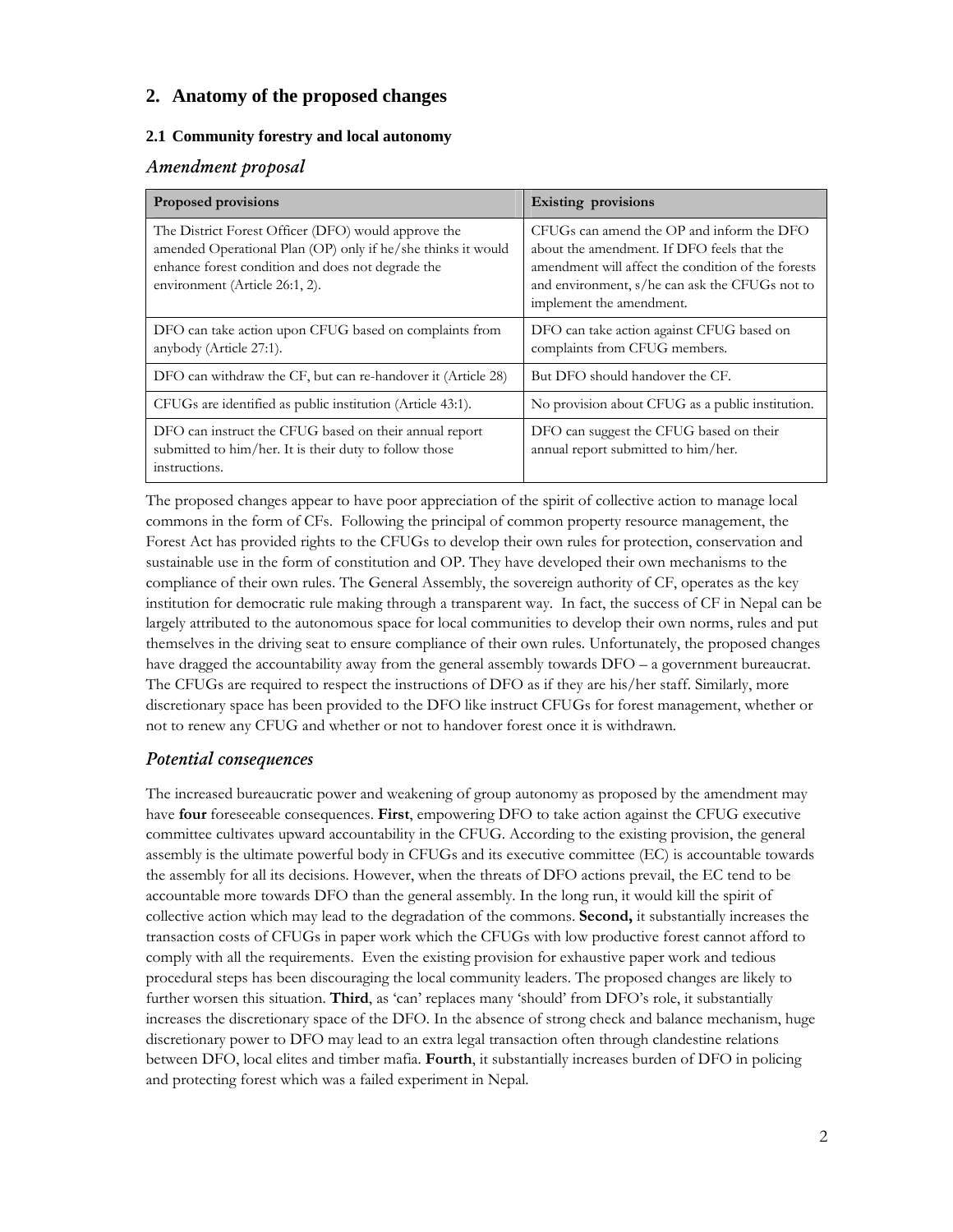#### **2.2 Restriction on CF handover**

#### *Amendment proposal*

| <b>Proposed provisions</b>                                                                                                                  | Variation from existing provisions                                                                                                                                                                                                                                                |
|---------------------------------------------------------------------------------------------------------------------------------------------|-----------------------------------------------------------------------------------------------------------------------------------------------------------------------------------------------------------------------------------------------------------------------------------|
| Removal of the provision of CF as a priority<br>programme (Article 30)                                                                      | <b>Priority to be Given to the Community Forest:</b><br>Notwithstanding anything contained elsewhere in this Act, any<br>part of the National Forest suitable to handover to the Users'<br>Group as Community Forest shall not be handed over as<br>Leasehold Forest (Article 30) |
| The management regime for Churia will be<br>determined considering the ecological fragility and<br>technical appropriateness (Article 25:1) | Currently CFs are handed over in Churia and users can use<br>forest products as per the OP as in Hills and Terai.                                                                                                                                                                 |
| Forest area ceiling: 0.5 ha, 2 ha, 3 ha in Terai, hills<br>and mountains (Article 25:1)                                                     | wishes as well as the management capacity of the local users<br>(Forest Regulations 1995: Rule 26)                                                                                                                                                                                |

The proposed changes appear to be less informed in three aspects. First, the proposed changes seem to ignore the outstanding contribution of CF in Nepal's environmental conservation and supporting rural livelihoods. There should not be any hesitation in recognising and prioritising the special position of CF programme in Nepal. Second, blurred language of ecological fragility and technical appropriateness is slipping away from successful experiences of participatory and community based management modality in Churia. Third, the proposal to put ceiling on the CF size per household does not reflect the natural distribution of forests and settlement in which any arbitrary forest/people ratio cannot be imposed.

# *Potential consequences*

The above proposed changes may bring at least three consequences. First, equalising community forestry with any other management modality may result competition between CF and private corporate interests in forests. Second, the blurred and vague language of technical appropriateness provides unlimited discretionary space for forestry officials in designing any management modality in Churia. This will result in uncertainty and insecurity and may even lead to extralegal activities usually through clandestine relation between forest officials, local elites and timber mafia. Third, the ceiling set for CF, will largely add complexity to the handover process, lead to manipulations of resources/member ratio and may result in halting CF handover.

#### **2.3 Revenue sharing between state and local communities**

#### *Amendment proposal*

#### Revenue sharing: 15% tax on CFUG income

There are four reasons why the proposed level of tax/royalty on the CFUG income requires rethinking in the context of CF. First, most of the CFUGs received barren lands and generated economically valuable resources in it after several years of constant investment. How can government claim revenue from such resources? It can be argued that in some cases particularly in Terai, CFUGs received well stocked forest. Therefore, the original stock during the handover could become more scientific and fair basis to set the tax. Second, the CFUGs have made huge investment in building community infrastructure and providing diverse social services. In fact, CFUGs investment has substituted state spending in those areas which can be accounted as tax paid by the local communities. Third, the CFUGs have generated critical ecosystem services, and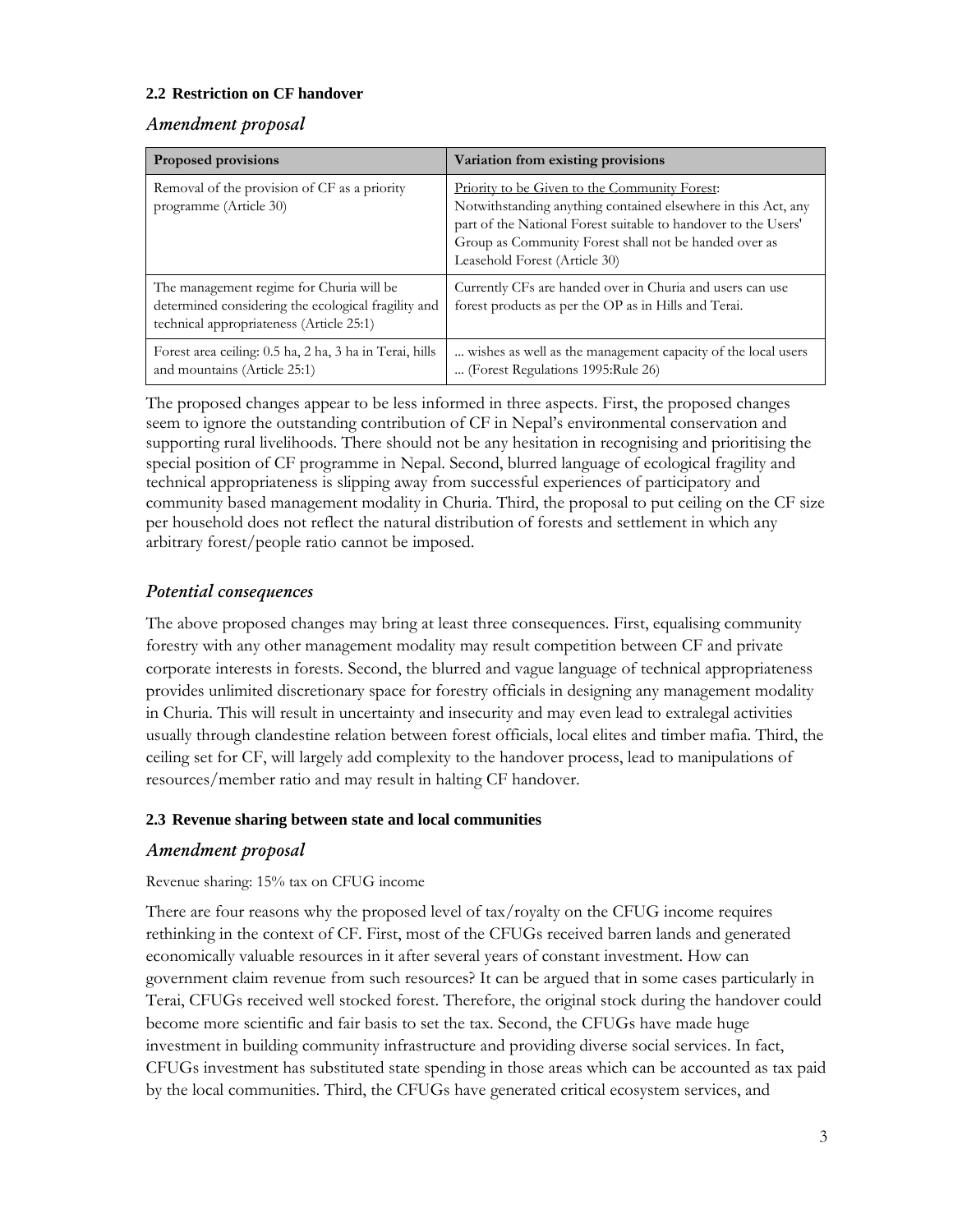democratic grassroots institutions —important public goods — by sacrificing use and investing their time and resources. In this context, a different principle of revenue sharing needs to be adopted rather than a normal tax [on income] or royalty [on state property]. Fourth, the proposed tax will be applied to the gross income without calculating the cost of management, harvesting and processing. For many groups with high operational costs, this is unjustified.

# *Potential consequences*

The proposed changes are likely to induce three major consequences. First, high tax would kill the incentive to local communities to invest in forest management that would increase the risk of deforestation. Second, this will strongly discourage CFUGs to sell timber in the market. This will further have two implications : i) many CFUGs will be encouraged and tend to consume all the timber within the groups usually by artificially setting the price well below the market rate, creating hidden subsidy - a mechanism of unjust distribution system; ii) it will also result in short supply of timber thereby distorting the market. Third, related to the second issue, it will result in decreased CFUG income which directly affects their investment on community infrastructure development, poverty reduction and other social services.

#### **2.4 Government's role in forest management**

## *Amendment proposal*

-

| <b>Proposed provisions</b>                                                                                                                                                      | Variation from existing provisions                                      |
|---------------------------------------------------------------------------------------------------------------------------------------------------------------------------------|-------------------------------------------------------------------------|
| Article 2 (f): part of the national forest will be managed as 'Collaborative<br>Forest Management' (CFM) in partnership between DFO, local<br>governments and local communities | While the CFM exist in practice, it has<br>no legal backing             |
| Article (g): part of Terai contiguous forest (>500ha) will be managed as<br>'Block Forest' by the government or in collaboration with private<br>companies                      | There is no explicit provision on it                                    |
| Article 24:1, 2: The government will manage 'protected forest' by<br>developing management plan on its own.                                                                     | There is a category in Forest Act 1993,<br>which was hardly implemented |

The proposed provisions have sought to expand government's role in managing the forest through 'block forest', 'collaborative forest management' and 'protected forests'. With this, government seems to be stepping back to the situation before the introduction of decentralised forestry in 1978, which led to the heaviest deforestation in Nepalese history.

There are at least five arguments against government management over forest in Nepal. **First,** while the largest part of the national forest is under government's control, there is hardly any 'management'. It is largely accepted that most of the forests under the government control are de facto open access and therefore exposed to all kinds of illegal logging and encroachment. **Second**, past attempts are not very successful though there is no comprehensive assessment of these initiatives. These include Sagarnath<sup>3</sup> forestry project in Sarlahi, HPPCL4 and the TCN5. **Third**, many of the previous attempts failed partly due to

<sup>3</sup> Sagarnath Forestry Project, located in Sarlahi, Mahottari and Rautahat districts, occupies 11000 ha, and is managed by MoFSC through Forest Product Development Board (FPDB). The project is a failed experiment mainly because of poor business strategy; institutional weakness of FPDB and weak forest management strategy (ADB 1993).

<sup>4</sup> Herbal Production and Processing Company Limited (HPPCL) is a government owned company which produces meditational and aromatic products and markets in Nepal and abroad. It is hardly surviving and not being able to make profit. The government has decided to reduce its share mainly looking at its gloomy prospects (http://nepalieconomy.blogspot.com/2010/04/news-roundupis-nepal-suffering-from\_11.html, retrieved on March 1st 2012)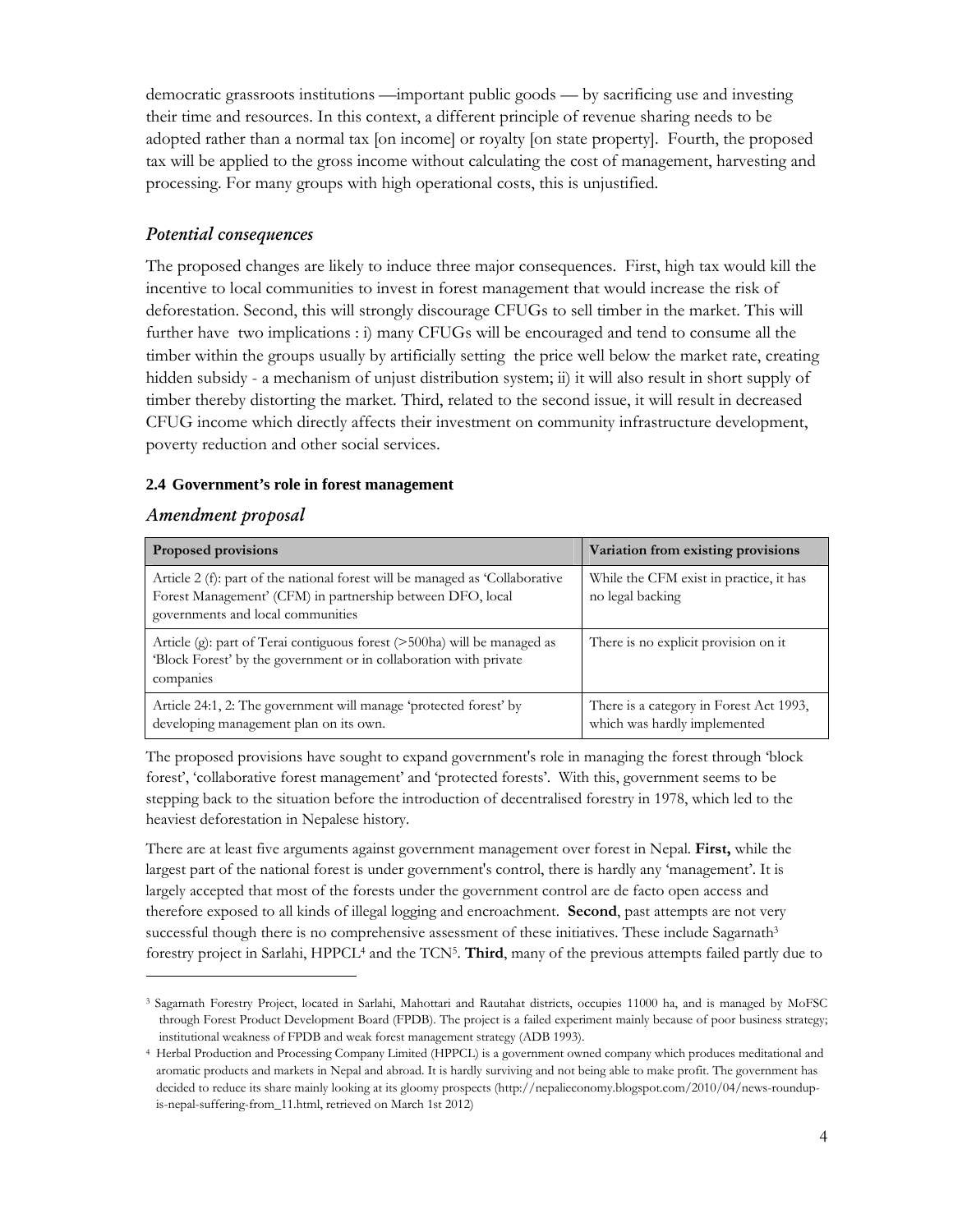lack of transparent process and public trust on the government's capacity on sustainable management<sup>6</sup>. **Fourth**, the MoFSC7 and the DoF8 have serious shortcoming of needed human and other resources to perform their current roles, which is hard to increase substantially given the GoN's persistent budgetary constraint. **Fifth**, in line with the universally accepted principle, there is an increasing debate on whether the government should engage in forest management or focus on policy framing and monitoring.

#### *Potential consequences*

Expanded role of the MoFSC/DoF will have three direct consequences. **First**, the increased role without corresponding increase in capacity will leave the forest as de facto open access leading to continued illegal logging and encroachment. **Second**, centralised bureaucratic management would alienate local communities and stakeholders from forest management thereby inducing unsustainable management and accelerated degradation9. **Third**, centralised management of resources will increase the management cost.

#### **2.5 Local governments in forest management and revenue sharing**

#### *Amendment proposal*

Local governments are largely kept out of the forest management role. Neither the existing provisions of Forest Act 1993 nor the proposed amendments have recognised the role of local authorities in forest management. Even in the existing practices on providing space to local authorities, forest related institutions like District Forest Coordination Committee (DFCC) and the CFM are yet to be institutionalised in the Act<sup>10</sup>. Under these institutional arrangements, the DFOs remain at the centre and the local government representatives feel that they are being 'utilised' as per the interests of the DFO. While the local authorities wanted to exercise the rights under the LSGA 1998, the MoFSC continued to insist supremacy<sup>11</sup> of Forest Act 1993. The legal contradiction has in fact induced latent conflict between the two agencies in several cases<sup>12</sup>.

 <sup>5</sup> The case of TCN is another typical failure of government controlled timber management and trade which went to a loss of Rs. 290m by the year 2006 (Arthik Abhiyan Daily Newspaper 2010)

<sup>6</sup> The DoF prepared the Operational Forest Management Plan for 18 Terai districts which could not be implemented due to lack of financial resource and also due to opposition from the Federation of Community Forest Users Nepal (FECOFUN) and other CSOs.

<sup>7</sup> Only 2129 out of total 7527 DoF staff are technical (DoF 2009: 4). There are only 1157 Forest Rangers who actually go to field to support and monitor forest management. If we assume that only 25% of them are available for CF (assuming 75% of them have to look after government controlled forests), each Ranger has to look after 62 CFUGs. They are involved in forest inventory, social inventory, OP preparation, forest management training, harvesting monitoring, processing CFUG applications and recommend to DFO, coordination with other stakeholders, etc. This gives a very general picture of forest technicians' workload.

<sup>&</sup>lt;sup>8</sup> Currently, the DFO staffs are so overloaded that they have not been able to even approve the CF operational plans. Current role of providing support and monitoring of CF activities have not been performed as per the expectations due to limited human resources.

<sup>9</sup> Several studies have linked heavy degradation of the 1960s/1970s with the centralized bureaucratic management and alienation of local communities (Ojha et al 2007; Gautam 2006; Malla 2001)

<sup>&</sup>lt;sup>10</sup> The local authorities were brought into scene when community forestry expansion was in its climax and the FECOFUN was pushing hard to expand CF in Terai. The MoFSC brought local governments at the forefront through Revised Forest Policy 2000, CFM and DFCC. It helped the authorities to garner political support to government management of forest in Terai. As Bampton (2002) notes, DFCCs attempted to encourage decentralization of forest sector planning to the district level by involving DDCs, and other stakeholders, based on Article 190 of the Local Self-Government Act (LSGA) 1998.

<sup>&</sup>lt;sup>11</sup> In a meeting on Churia conservation on 27<sup>th</sup> Feb, 2012 in Hotel Everest, senior forest officials stressed the supremacy of Forest Act 1993 in terms of issuing licences of sand, gravel and boulder and also in mobilising the revenue.

<sup>12</sup> There are over 22 contradictory points between Forest Act and LSGA 1999 (Blaikie and Springate-Baginski 2007). In case of community forestry, Belbase and Regmi (2002) showed that 9 different provisions related to CF in Forest Act 1993 contradict with LSGS 1999. This has created confusions and conflict among DFO, DDC/VDC and CFUGs regarding the control over forest resources.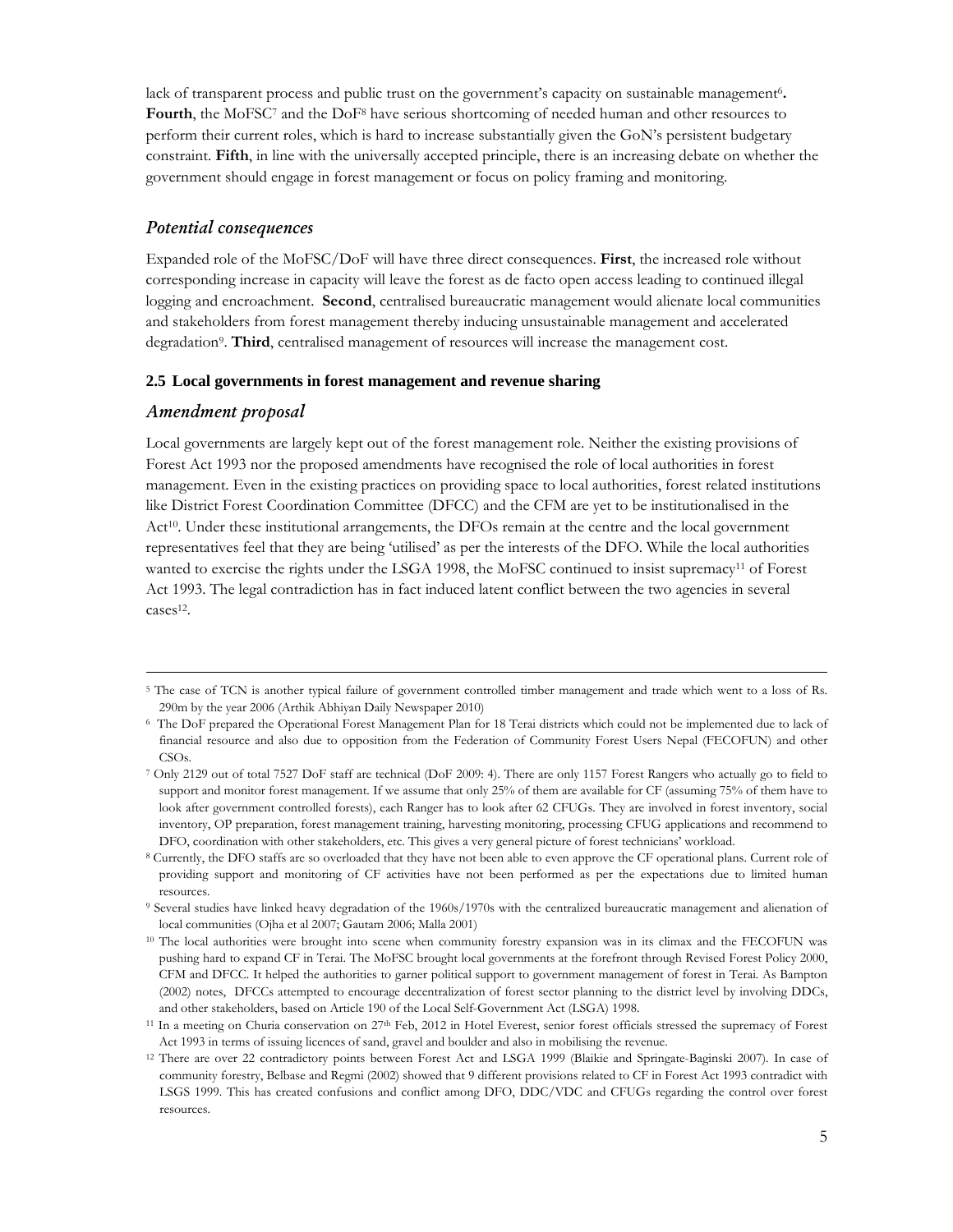Historically, the local authorities have always remained outside the forest governance and management framework in all three phases of forest governance - feudalised forestry (before 1957), nationalised forestry (1957-1978) and participatory forestry (1978 onwards). Though early decentralisation of forests in late 1970s started with handing over the management responsibilities to local authorities, it was found to be ineffective and therefore could not last long13.

#### *Potential consequences*

-

Excluding local governments from forest governance would have three important consequences. **First**, the concentration of power with DFO has alienated local governments from forest and environmental imperatives and will continue to prioritise unsustainable development against long term environmental security<sup>14</sup>. Second, concentrating forest related authority solely on DFO would reduce environmental responsibility of local authorities so that they would become indifferent on diverse pressures against conversion of forestlands into other purpose15. **Third**, local forest management would continue to rely on costly centralised oversight which could have substituted by local authorities who could have played effective role in supporting and monitoring CFUGs and other local forest management institutions.

#### **3. Genuine concerns but undemocratic solutions**

The public concerns around governance gaps in CF and its implications to productive, equitable and sustainable forest management appear valid. In fact, the CF programme has increasingly been facing emerging challenges of maintaining democratic and inclusive governance, delivering equitable flow of benefits and ensuring sustainable resource management. Scholarly research highlighted the generic issues of elite capture in decision making and benefit sharing. Particular focus went on marginalisation of the poor<sup>16</sup>, women<sup>17</sup>, dalits<sup>18</sup> and janajatis within the groups. Exclusion of large section of citizen from southern Terai<sup>19</sup>, the herders in high mountain region<sup>20</sup> and diverse traditional uses elsewhere became points for criticism. These aspects of CF popularly termed as second generation issues<sup>21</sup> were recognised as important reform agenda since the late 1990s. Some of these issues have been accommodated through some formal policy documents<sup>22</sup>; however, others

<sup>&</sup>lt;sup>13</sup> The introduction of the National Forestry Plan in 1976 brought the idea of 'handing over' management responsibilities of forest patches to the local governments (called Panchayat) in the name of 'Panchayat Forests' (<500ha) and 'Panchayat Protected Forests' (>500 ha) (Fox 1993). The original enthusiasm with the 'Panchayat Forests' and the 'Panchayat Protected Forests' vanished soon after the implementation of these programmes. Few use rights were transferred to the Panchayats and those transferred often proved to be the bundle of responsibilities which were perceived as a burden by the Panchayat leaders with limited visible benefits.

<sup>&</sup>lt;sup>14</sup> There are many cases of haphazard extraction of sand, stone and boulders from rivers that has not stopped despite serious environmental concerns from various angles. (MoLD/UNDP/UNEP 2011; CNRM 2011)

<sup>&</sup>lt;sup>15</sup> A report of the Parliamentary Committee on Natural Resources observes a huge pressure for conversion of forestland for non forestry purposes such as infrastructure, settling environmental refugee and land distribution to landless people, and security base camps. Usually DFO alone has to resist these diverse pressure while most of the other actors such as political leaders, DDCs and CDO favour to local demand for land conversion.

<sup>16</sup> The key studies include: Adhikari (2003), Thoms (2008), Malla (2000).

<sup>17</sup> The important studies include: Nightingale (2006; 2002), Khadka (2010), Rai Paudyal (2008).

<sup>18</sup> The studies around this include: Bennett (2005), Khadka (2010), Biggs et al (2004), Gurung (2010).

<sup>19</sup> The few CFs that were handed over along the east-west highway in Terai could not accommodate the traditional users in southern border who gradually felt excluded from the CF process. Several researchers brought these issues into public debate (Baral 1999, 2001, Baral and Subedi 2001).

<sup>20</sup> Exclusion of herders from CF in high mountain region has resulted to conflicts and downsizing of herds with gradual decline of the occupation (Baral 2000; 2005; Banjade and Paudel 2008).

<sup>21</sup> The fourth National CF Workshop was focused on livelihoods/equity, governance and sustainable forest management as the second generation issues in CF (Kanel et al 2004).

<sup>&</sup>lt;sup>22</sup> The MoFSC in consultation with stakeholders developed gender and social inclusion policy and implemented since 2007. Similarly, a multi-stakeholder team led by DoF developed CF Guidelines 2009 with many progressive elements including inclusive leadership and pro-poor spending.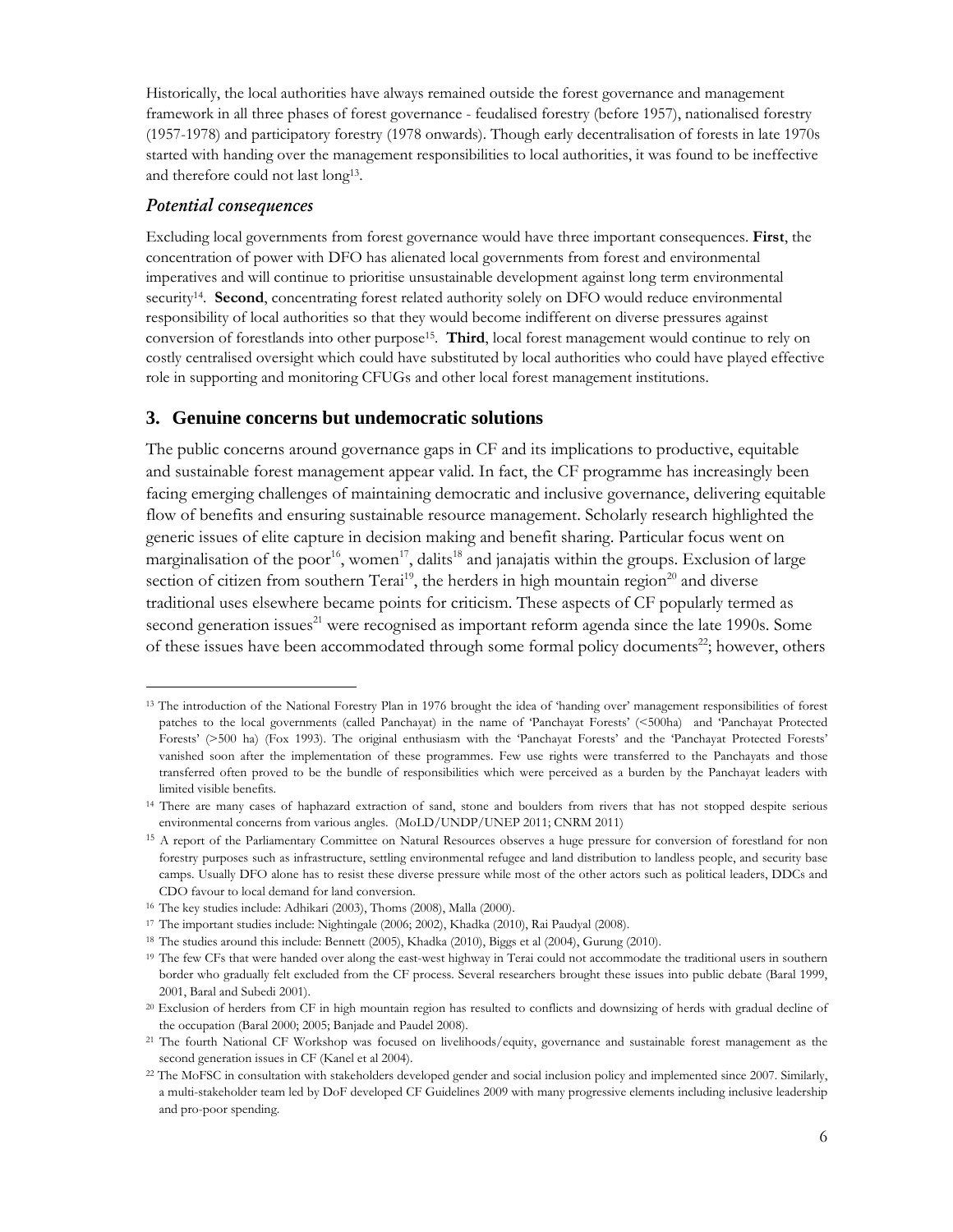remained unresolved. The Federation of Community Forest Users Nepal (FECOFUN) also acknowledges the challenge and has made conscious efforts to address these issues through social mobilisation and capacity building and also by presenting itself as a model<sup>23</sup>.

The amendment proposal stems from the above explicit concerns for regulating over-harvesting of timber by some CFUGs in few places of the Terai, where the problem of law and order and institutional development support to the CFUGs are limited. Irrespective of such manifested cases, we certainly need to have some oversight mechanisms on the function of CFUGs. Despite all democratic procedures within the institution, a CFUG cannot substitute the function of a democratic state and there has to be some oversight and monitoring from politically elected mechanism. We cannot deny the possibility of unsustainable harvesting and corruption at community level. There should be some external oversight to control everyday practice of unsustainable harvesting, illegal logging and financial mishandling, mainly in areas with unclear tenure arrangement and high market interface. There are some legitimate concerns raised by the constitutional bodies<sup>24</sup> including the parliamentary committee<sup>25</sup> which should be implemented in good spirit.

Unfortunately, the hasty 'quick fix' option without careful analysis of the causality and politics around media hypes and bureaucratic interpretation of the phenomena is going to be counterproductive. The blending of ill intent of some vested interests with the political mandate for amendment has seriously threatened the CF that survived even the ten years of long war<sup>26</sup>. It is unfair that the community forestry has to bear all the costs of externalities of bureaucratic incompetency and criminalization of the politics. Sole reliance on regulatory and bureaucratic instrument may be counterproductive for number of reasons.

Centralising authority around DFO in handing over forest, renewing the CF and taking action against CFUG would induce upward accountability and weaken the self governance of local communities. The CFUG general assembly is the foundation in ensuring democratic, accountable, and transparent governance within CFUGs which ensures developing customised rules, warranting compliance of these rules and therefore ensuring sustainable management of forests. However, current proposals are aimed at undermining this central process and substituting it with the regulatory and bureaucratic control from above. This will gradually dismantle the locally robust institutions, break the compliance rate and ultimately spoil the local forest commons.

The increased bureaucratic demand for exhaustive evidencing and documentation, burden of tax, dependency on DFO and additional efforts to prove forests are managed sustainably implies a heavy paper work and therefore high transaction costs. This will gradually kill incentive to invest in

-

<sup>23</sup> FECOFUN social mobilisation campaigns usually focus on governance reform, reducing corruption, empowering the marginalised social groups though the effectiveness of these campaigns is contested. The FECOFUN's constitution instructs to have 50% women in all level of committees, and women must be represented in one of the two key posts (chair and secretary). In addition, they have reserved quota for marginalised social groups.

<sup>24</sup> The National vigilance Centre and the Commission for the Investigation of Abuse of Authority carried out separate investigation and prepared a report. The government also formed a high level commission headed by Justice Govinda Prasad Parajuli to investigate the case. Unfortunately, the Parajuli Commission Report has not been made public.

<sup>25</sup> The Parliamentary Committee on Natural Resources formed a task force to investigate the illegal logging and corruption in Terai and delivered a report instructing the government to take immediate action including amendment of the Forest Act 1993 (CNRM 2011.

<sup>26</sup> See Editorial of Nepali Times (Issue 593, 24/02/2012)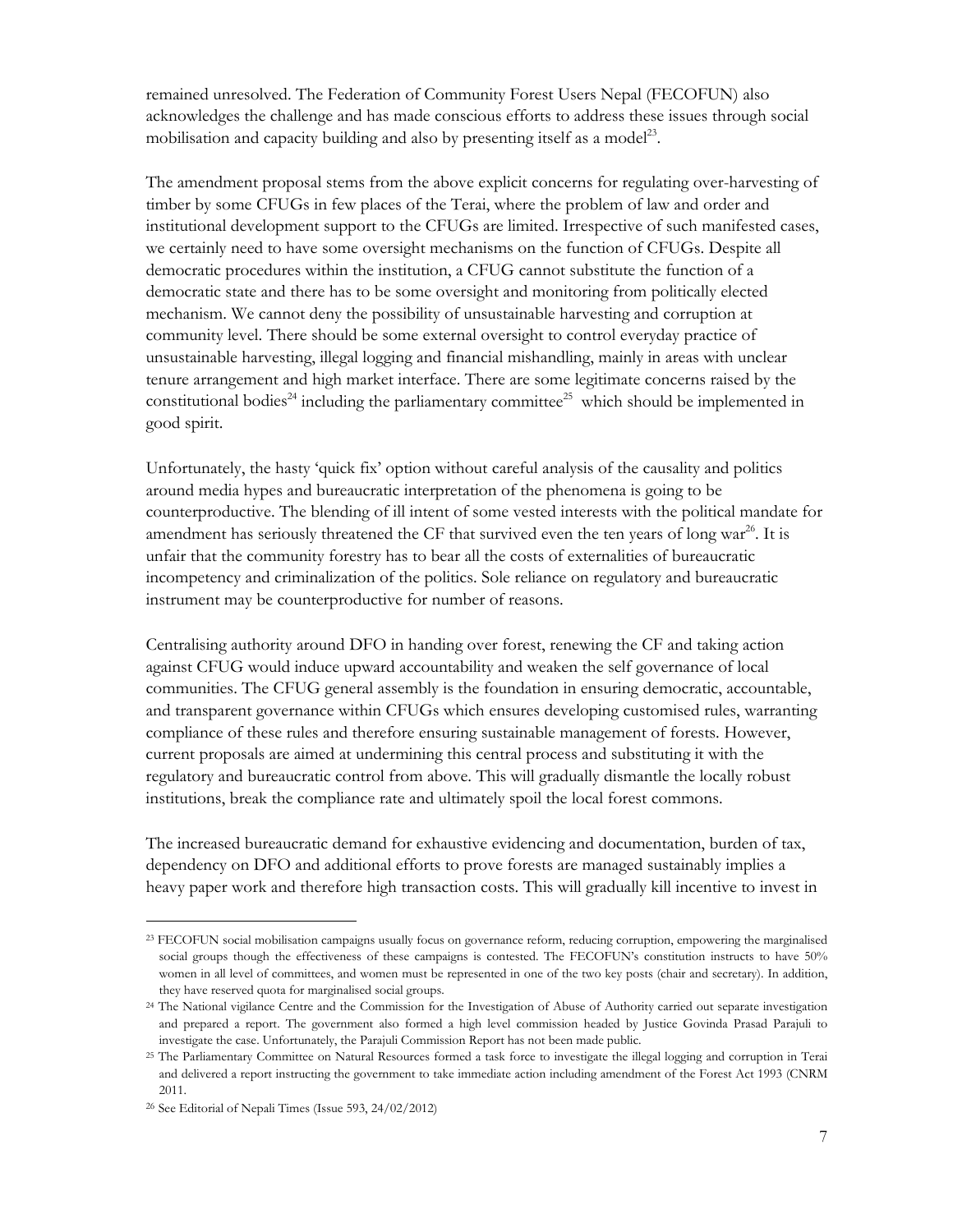forest management. The forestry sector already has a low productivity and thus imposing it with exhaustive bureaucratic burden simply raises its costs which the majority of CFUGs cannot afford. This would reduce the voluntary investment by millions of rural people across the country. In this situation the current amendment proposal may seriously hamper the incentive structure around forest protection and management.

The proposed amendment substantially increases the discretionary spaces of forest officials. Many of the important issues that need legal clarity are left with forest bureaucracy to define and determine them. For example, the meaning of "technically appropriate management regime in Churia" is dubious. There are several areas where DFO has to apply his/her discretion in relation to CF handover, management, harvesting and selling. While the key purpose of the new provision is to address the financial irregularity, the mechanism to ensure that DFOs use their best judgement in favour of transparent and accountable system is still unclear. This is particularly important in a context where most of the illegal logging and financial irregularities are carried out through clandestine relations between DFO staff and CFUG officials.

One of the major concerns is around the commercial use of timber and other forest products. Therefore, many of the provisions in the amendment are aimed at discouraging commercial sale of timber. However, restricting timber from market sale may have several consequences. It substantially reduces CFUG income therefore directly hampering their efforts to community development, social services and poverty reduction. This requires a rethinking in a context where forest is an important economic resource with a good prospect for poverty reduction. It also results in decreased supply of timber in the market, induces timber smuggling and increases the price gap between producer and consumer.

#### **4. A democratic framework of forest governance**

While criticizing the MoFSC proposal on amendment of Forest Act 1993, we would also like to offer a democratic framework of forest governance with reasonable degree of acceptance from wider stakeholders. The amendment proposal could have built on existing knowledge and stakeholder positions around the broad understanding of democratic governance framework. Moreover, the amendment should better reflect the recommendation of government formed task forces, periodic CF workshops and occasional policy forums. An observation on diverse forest policy discussion forums have shown that stakeholders have broadly agreed in a range of forest governance issues. **First**, forest management can be organised at different levels of governance based on its size, type and ecological sensitivity. Small forest patches close to settlements can be managed under direct community governance, larger sized forest can be managed in partnership arrangement (among local government, private sector and local communities) and some ecologically and strategically sensitive areas can be managed by the state. **Second**, although forests should deliver multiple benefits to local, national and global community, it cannot be protected without considering the livelihoods of local communities. Moreover, our policies and institutions should help realise the economic potentials of Nepal's forest resources without compromising long term environmental security. **Third**, all management modalities have pros and cons and therefore should be respected and supported to realise their benefits. This is particularly the case when different sections within forest bureaucracy and civil society strongly favour one or other modality based on certain historical legacy. **Fourth**, CF has a special role due to its unique institutional arrangement and suitability to Nepal's agrarian economy and therefore should be recognised at its worth.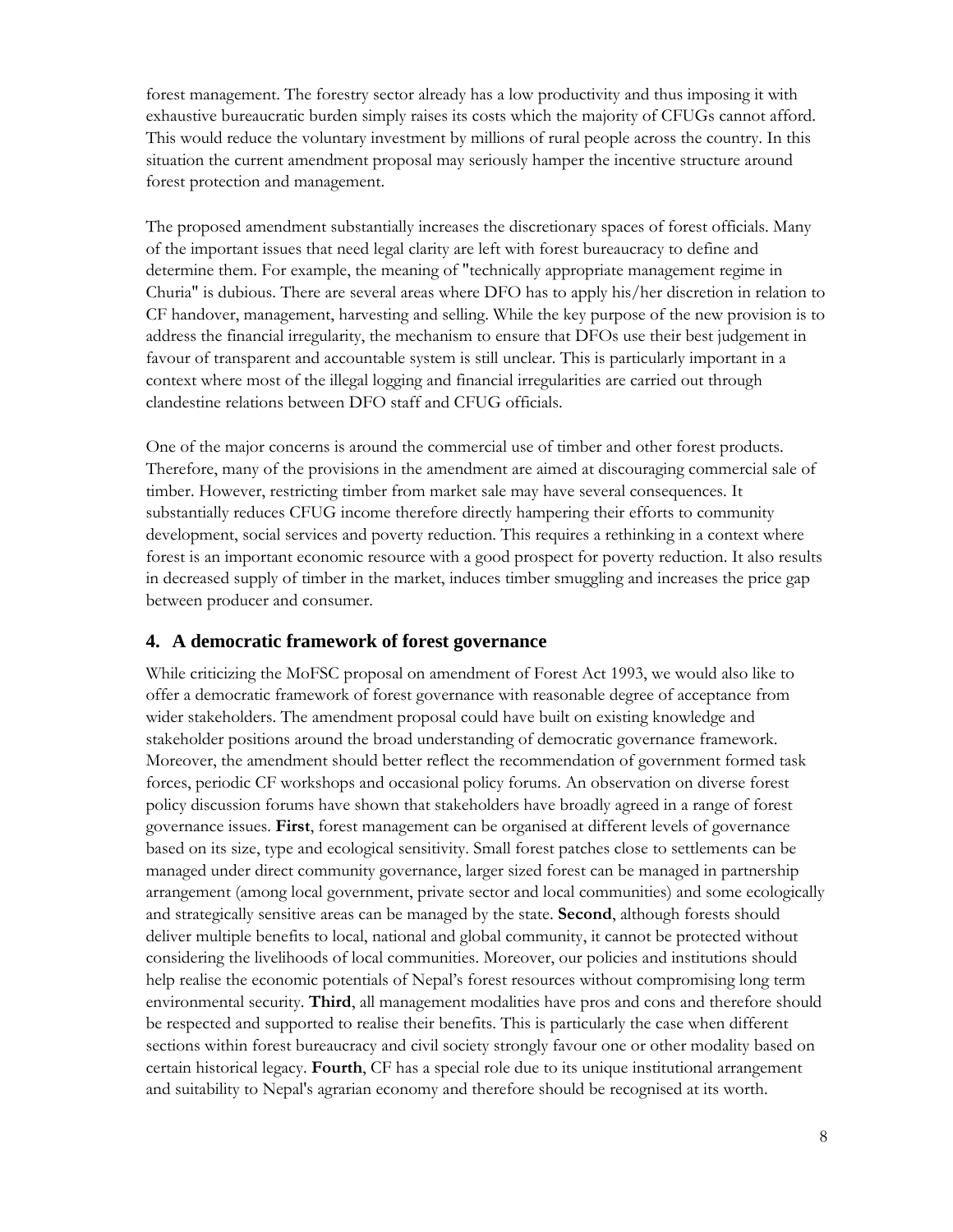However, we should be open to customising it according to specific forest-people relations in the high mountain, hills and Terai. Based on some of these broadly accepted understanding, we have following suggestions for the democratic governance of country's forest.

#### **4.1 Local autonomy with democratic check and balance**

The current debate on forest policy changes involving the views of either having direct control of the central government or deny any kind of oversight from democratic local government cannot achieve desirable outcomes. While the central government officials emphasize central control, some groups of community leaders and civil society activists also tend to idealize communities and sideline the issue of bringing local governance into the debate. We admit that currently, there is also a problem of accountability and transparency in the local governance mechanism due mainly to the lack of elected local governments. But the whole issue of having an oversight over community should be the role of local government, and not the central government. We must embrace the philosophy that neither the bureaucratic hegemony nor community populism can offer convincing solution to current challenges. Therefore, we propose a system in which communities enjoy rights over forests, take responsibility for management, and are also under the broader democratic oversight of elected local government. This will also help achieve regional equity in sharing of forest benefits especially to areas devoid of forests.

#### **4.2 Ideal government role in forest management**

Based on national and international experiences, the national government should abstain from directly involving in everyday forest management activities. The ideal role would be in providing broad policy and regulatory framework, developing generic environmental standards, assigning roles for actors at different levels in forest management and monitoring of the compliance of those policies and standards. However, the government may take sole responsibility in protecting those forestlands with high biodiversity but little immediate benefits to the locals; for example protected areas.

#### **4.3 Local governments can play important role**

Local government can provide services to CFUGs in registration, approval of OPs, monitoring of forest management activities, compliance with environmental standards and so on. Local multistakeholder bodies such as DFCC/Village Forest Coordination Committee (VFCC) lead the local level planning; facilitate partnership with communities/private sector, and monitoring of their activities. Local government can also support forest based enterprises including timber, Non Timber Forest Product, ecotourism and Payment for Ecosystem Services. It should be clear that the local authorities should not manage forest on their own. Instead, they should be regulating, facilitating and monitoring activities of the community institutions and private sector. By assuming these roles, the local authorities can effectively substitute current roles of the DFO.

#### **4.4 Equitable benefit sharing framework**

The revenue sharing between different levels of the government and local community can be based on tenure claims and additionality -local communities' contribution to forest enhancement. However, the local communities should be rewarded for production of diverse public goods such as ecosystem services. Local governments are also major stakeholders and should therefore be at the centre of these debates. The government can claim tax on profit, not on gross earnings from the sale of forest products.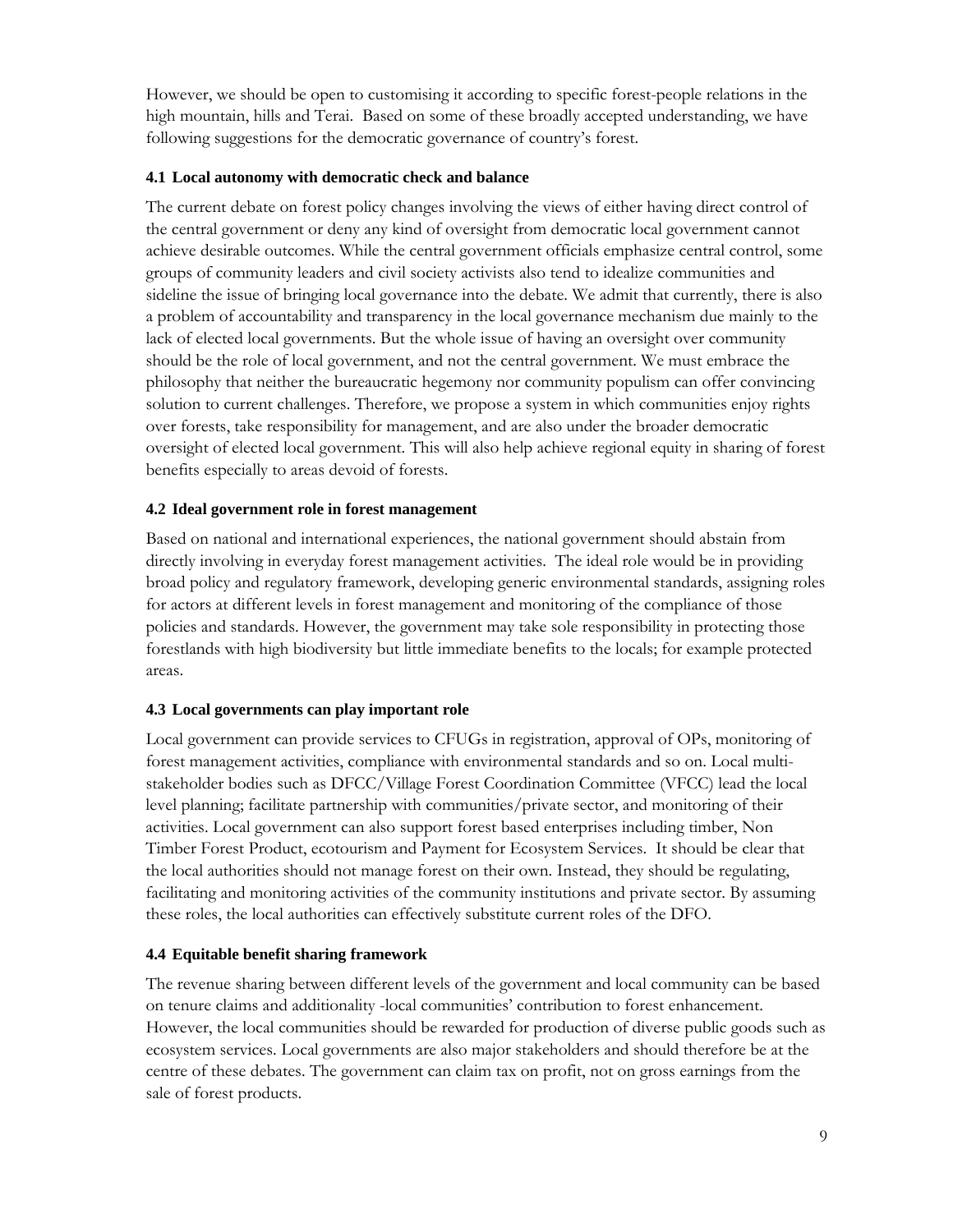#### **Acknowledgement:**

This study is part of FAO support on policy research and dialogue in Nepal. Several people have contributed to this study by providing critical input, feedback and technical assistance. Rahul Karki, Rajesh Bista and Dipak B.K. from ForestAction have supported to prepare this document.

#### **References:**

- **Acharya, D.** 2003. A Review and Synopsis of Information Relating to Natural Resource Management in High Altitude Areas in Nepal. A Report Submitted to Livelihood and Forestry Project (LFP), Kathmandu, Nepal
- **ADB.** 1993. Re-evaluation of the Sagarnath Forestry Development Project in Nepal. Impact Evaluation Study Series (Number 24). The Asian Development Bank.
- **Adhikari, B.** 2002. Household Characteristics and Common Property Forest Use: Complementarities and Contradictions. *Journal of Forest and Livelihood,* **2**(1): 1-14.
- **Arthik Avhiyan National Daily Newspaper.** 2010. MoF Allows TCN to Sell 10 ha Land. (http://abhiyan.com.np/article-6th\_7th\_page, Retrieved on March 1st 2012).
- **Bampton, J.F.R**. 2002. Strategic Forest Management Planning in Terai. *Journal of Forest and Livelihood,* **2**(1).
- **Banjade, M.R. and Paudel, N.S**. 2008. Mobile Pastoralism in Crisis: Challenges, Conflicts and Status of Pasture Tenure in Nepal Mountains? *Journal of Forest and Livelihood*, **7**(1): 36‐48.
- **Baral, J.** 2002. Unintended Outcomes of Community Forestry in Nepal: Some Implications. *Banko Janakari,* **12**(1): 3-7.
- **Baral, J.C**. 2002. Depleting Forests, Silent Spectators: Who Should Manage Nepal's Terai Forest? *Journal of Forest and Livelihood,* **2**(1): 34-40.
- **Baral, J.C. and Subedi, B.R**. 1999. Is Community Forestry of Nepal's Terai in Right Direction? *Banko Jankari* , **9**(2).
- **Baral, N.** 2000. Study of Exclusion and Equity in the High Altitude Forest Region as an Implication of Community Forestry (Unpublsihed).
- **Baral, N.R.** 2005. High Altitude Forest Management: Review of Challenges and Opportunity in Dolakha District. Field Study Report. Kathmandu: Nepal Swiss Community Forestry Project (Unpublished).
- **Bartlett, A.G. and Malla, Y.B**. 1992. Local Forest Management and Forest Policy in Nepal. *Journal of World Forest Resource and Management,* **6:** 99-116.
- **Belbase, N. and Regmi, D.C.** 2002. 'Potential for Conflict: Community Forestry and Decentralization Legislation in Nepal'. International Center for Integrated Mountain Development, Kathmandu.
- **Bennett, L**. 2005 Gender, Caste and ethnic exclusion in Nepal: Following the policy process form analysis to action. Paper presented on Arusha Confernece, "New Frontier of Social Policy", December 12-15 2005. The World Bank.
- **Biggs, D.S., Gurung, M. S. and Messerschmidt, D**. 2004. An Exploratory Study of Gender, Social Inclusion and Empowerment through Development Groups and Group-Based Organizations in Nepal: Building on the Positive. A report submitted to Nepal Planning Commission, Kathmandu.
- **Blaikie, P. and Baginski S.O.** 2007. Forests People and Power: the political ecology of Reform in South Asia. In: Baginski S.O and Blaikie, P. (Eds.), Understanding the Policy Process pp:61-91. Earthscan, London.
- **CNRM**. 2011. A report on Forest Conservation Problem 2067. Committee on Natural Resources and Means; Constituent Assembly. Kathmandu.
- **DoF.** 2009 *Hamro Ban f*or FY 2063/63. Kathmandu: Department of Forest.
- **Fox, J.** 1993. Forest Resources in a Nepali Village in 1980 and 1990: The Positive Influence of Population Growth. *Mountain Research and Development*, **13:** 89-98.
- **Gautam, K.H**. 2006. Forestry, politicians and power: perspectives from Nepal's forest policy. *Forest Policy and Economics,* **8**:175-182